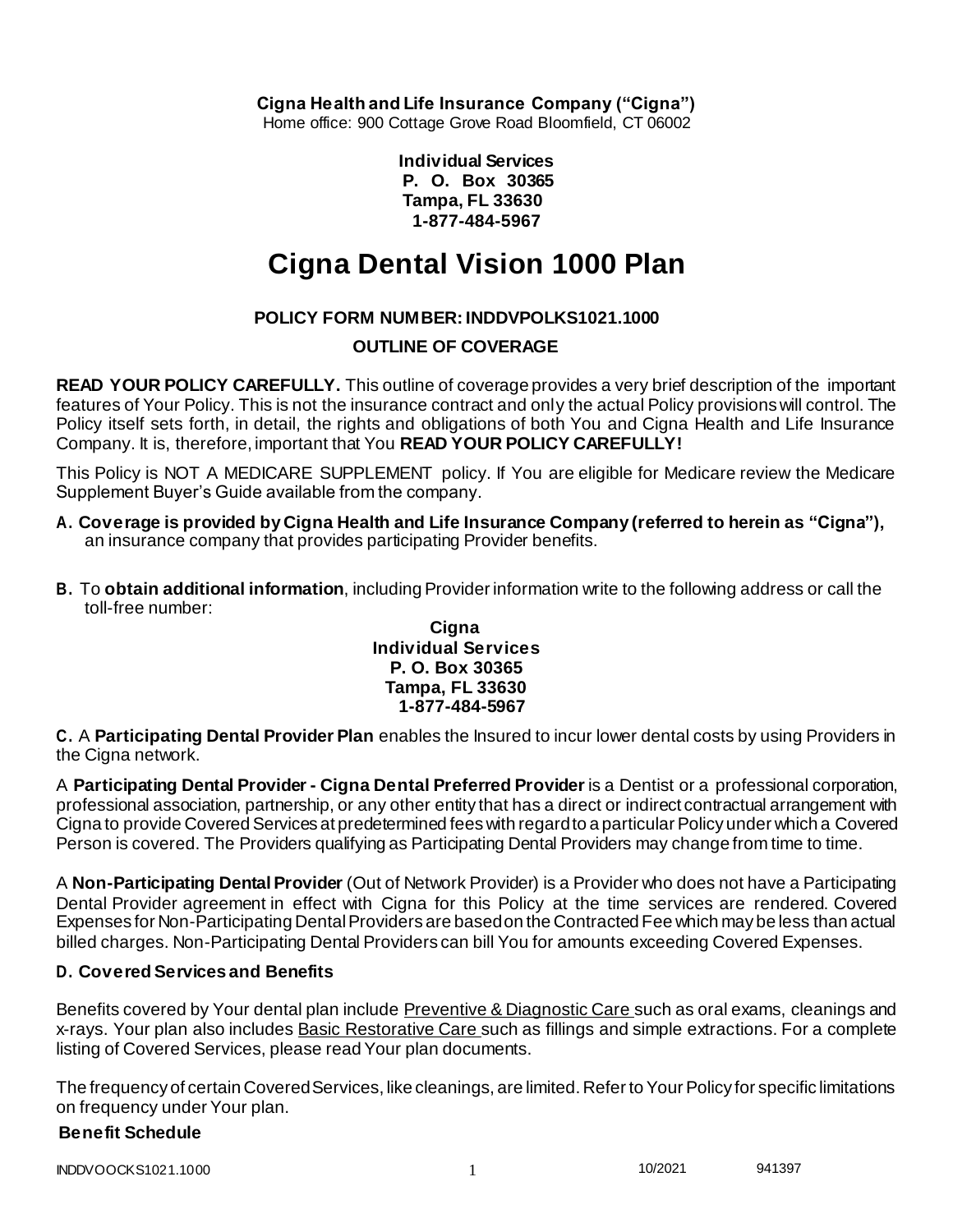The benefits outlined in the table below show the payment percentages for Covered Expenses **AFTER** any applicable Deductibles have been satisfied unless otherwise stated.

# **CIGNA DENTAL AND VISION INSURANCE** *The Schedule*

#### **For You and Your Dependents**

#### **The Schedule – Dental Benefits**

If You select a Participating Dental Provider, Your cost will be less than if You select a Non-Participating Dental Provider.

#### **Emergency Services**

The Benefit Percentage payable for Emergency Services charges made by a Non-Participating Dental Provider is the same Benefit Percentage as for Participating Dental Provider Charges. Dental Emergency services are required immediately to either alleviate pain or to treat the sudden onset of an acute dental condition. These are usually minor procedures performed in response to serious symptoms, which temporarily relieve significant pain, but do not effect a definitive cure, and which, if not rendered, will likely result in a more serious dental or medical complication.

#### **Dental Deductibles**

Dental Deductibles are expenses to be paid by You or Your Dependent. Dental Deductibles are in addition to any Coinsurance. Once the Dental Deductible maximum in The Schedule has been reached You and Your family need not satisfy any further dental deductible for the rest of that year.

#### **Participating Dental Provider Payment**

Participating Dental Provider services are paid based on the Contracted Fee agreed upon by the Provider and Cigna.

#### **Non-Participating Dental Provider Payment**

Non-Participating Dental Provider services are paid based on the Contracted Fee.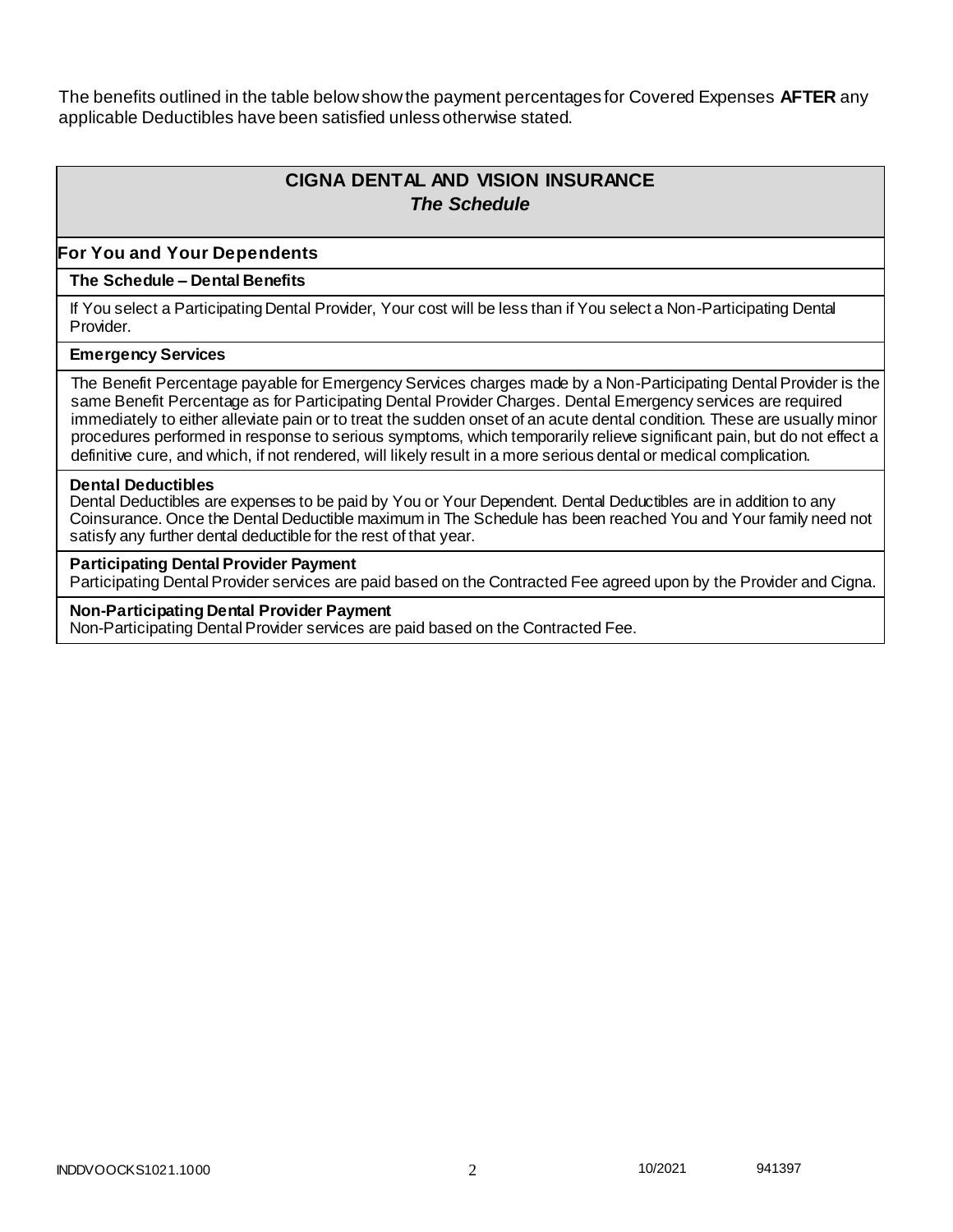| DENTAL BENEFIT HIGHLIGHTS                                                                                                                                     |                                                                                               |
|---------------------------------------------------------------------------------------------------------------------------------------------------------------|-----------------------------------------------------------------------------------------------|
| Classes I, II<br><b>Calendar Year Maximum</b>                                                                                                                 | \$1,000 per person                                                                            |
| DENTAL BENEFIT HIGHLIGHTS<br><b>Calendar Year Dental Deductible</b><br>Individual<br><b>Family Maximum</b>                                                    | \$50 per person<br>Not Applicable to Class I<br>\$150 per family<br>Not Applicable to Class I |
| Class I                                                                                                                                                       | The Percentage of Covered Expenses the Plan Pays                                              |
| Preventive Care<br>Oral Exams<br>Routine Cleanings<br>Routine X-rays<br><b>Fluoride Application</b><br><b>Sealants</b><br>Space Maintainers (non-orthodontic) | 100%                                                                                          |
| <b>Class II</b>                                                                                                                                               | The Percentage of Covered Expenses the Plan Pays                                              |
| <b>Basic Restorative</b><br>Fillings<br>Oral Surgery, Simple Extractions<br>Emergency Care to Relieve Pain<br>Non-Routine X-rays                              | 70% after dental deductible                                                                   |

| The Schedule - Vision Benefits                                                                  |                                                                                         |
|-------------------------------------------------------------------------------------------------|-----------------------------------------------------------------------------------------|
| <b>VISION BENEFIT HIGHLIGHTS</b>                                                                |                                                                                         |
| Eye Examinations, including refraction                                                          | The plan pays 30% of expenses, not to exceed a \$50 calendar<br>year maximum per person |
| Materials (corrective eyeglasses or contact<br>lenses, including fittings and follow-up visits) | \$100 calendar year maximum per person                                                  |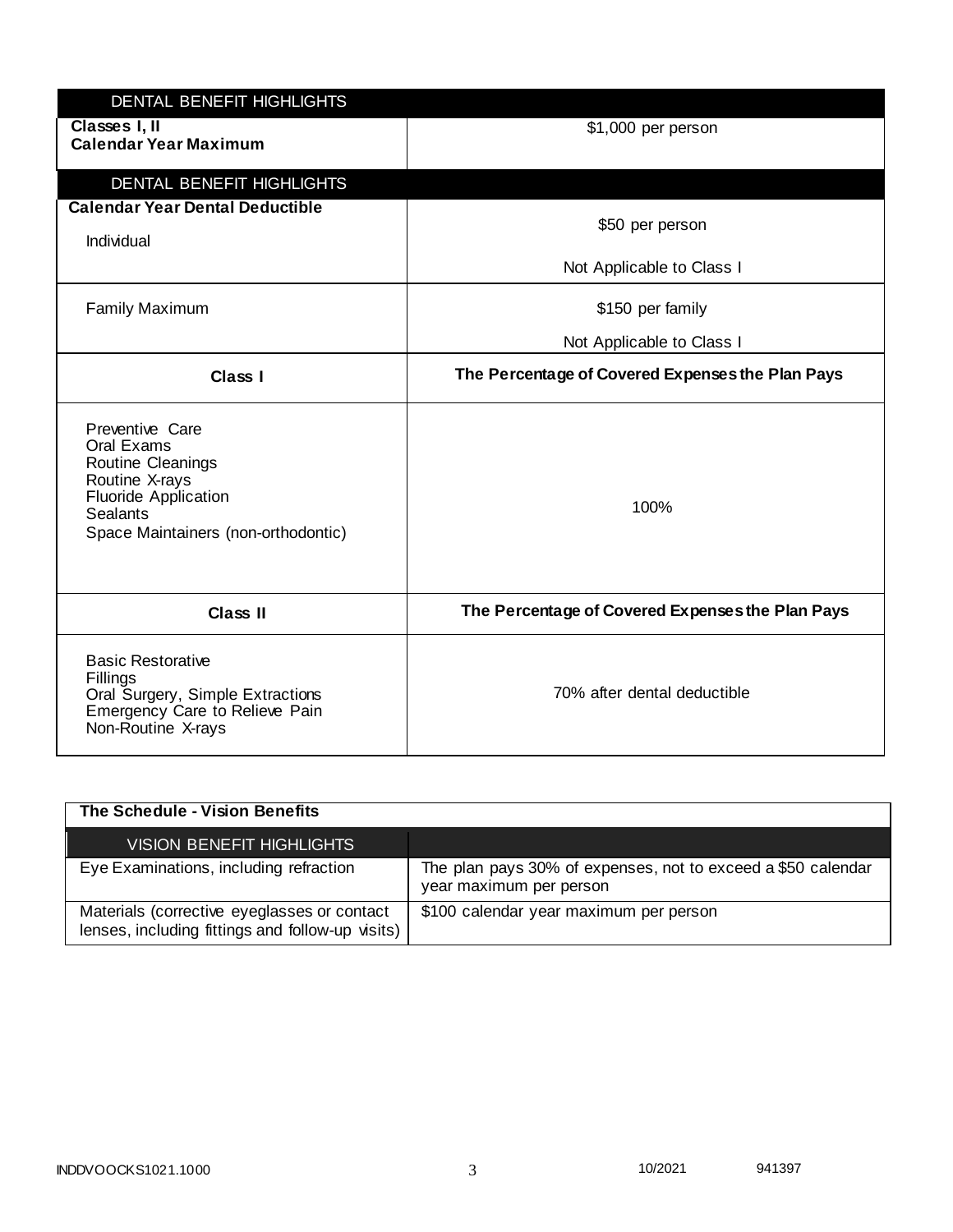# **Waiting Periods**

There is no waiting period for Class I or II dental benefits or for vision benefits.

# **Missing Teeth Limitation**

There is no payment for replacement of teeth that are missing when a person first becomes insured.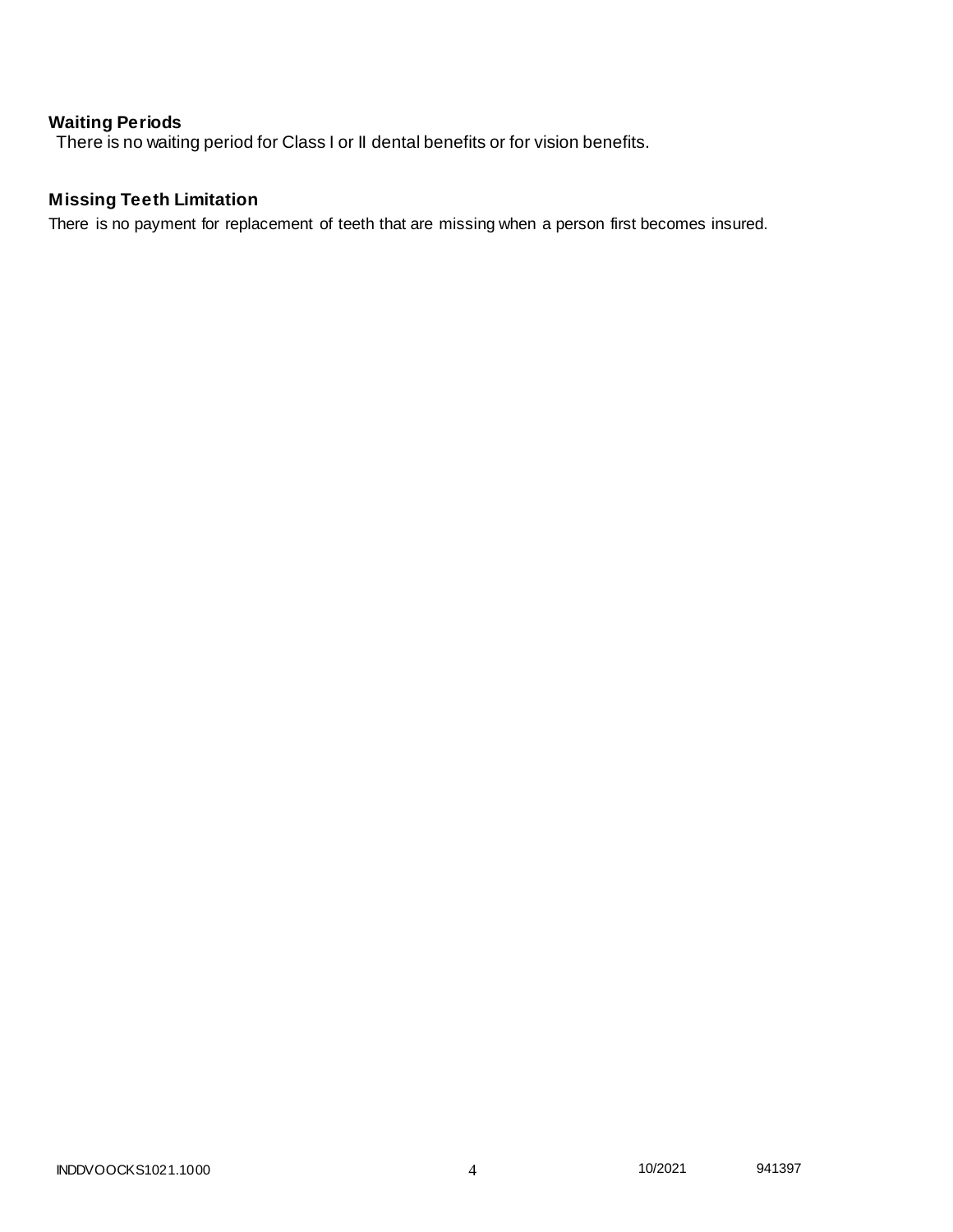# **E. Insured's Financial Responsibility**

The Insured is responsible for paying the monthly or quarterly premium on a timely basis. The Insured is also responsible to pay Providers for charges that are applied to the Deductibles, Coinsurance, and any amounts charged by Non-Participating Dental Providers in excess of the Contracted Fee. In addition, any charges for Medically Necessary and/or Dentally Necessary items that are excluded under the Policy are the responsibility of the Insured.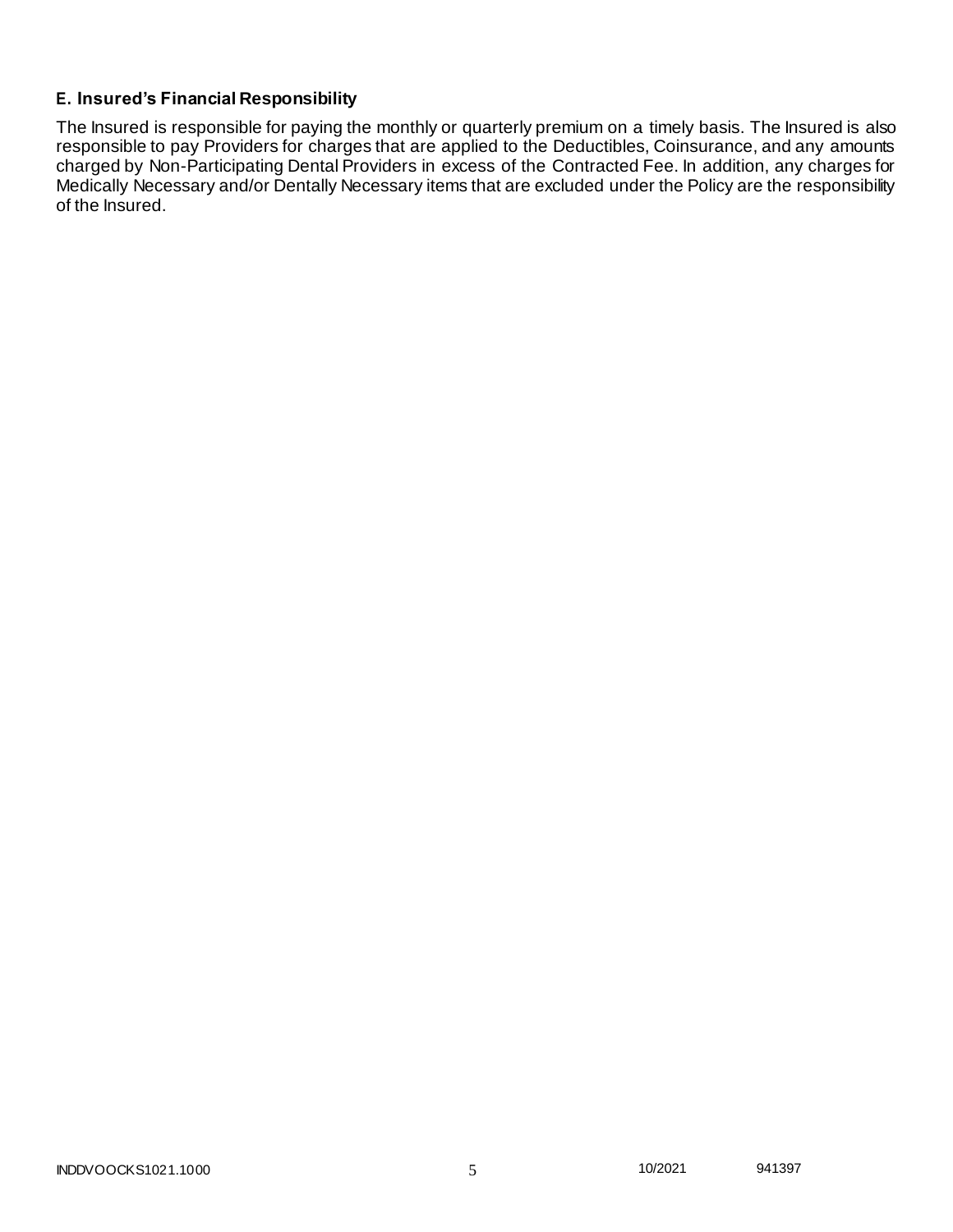# **F. Exclusions and Limitations: What Is Not Covered By This Policy**

# **Expenses Not Covered**

Covered Expenses will not include, and no payment will be made for:

- procedures which are not included in the list of Covered Dental Services or Covered Vision Services;
- cone beam imaging;
- instruction for plaque control, oral hygiene and diet;
- core build-ups;
- veneers:
- precious or semi-precious metals for crowns, bridges andabutments;
- restoration of teeth which have been damaged by erosion, attrition or abrasion;
- bite registrations; precision or semi-precision attachments; or splinting;
- implants or implant related services;
- orthodontic treatment, except for the treatment of cleft lip and cleft palate;
- general anesthesia or intravenous sedation, when used for the purposes of anxiety control or patient management is not covered; may be considered only when medically or dentally necessary and when in conjunction with covered complex oral surgery;
- athletic mouth guards;
- services performed solely for cosmetic reasons;
- personalization or decoration of any dental device or dental work;
- replacement of an appliance per benefit guidelines;
- services that are deemed to be medical in nature;
- services and supplies received from a hospital;
- prescription drugs;
- plano lenses;
- VDT (video display terminal)/computer eyeglass benefit;
- medical or surgical treatment of the eyes;
- any type of corrective vision surgery, including LASIK surgery, radial ketatonomy (RK), automated lamellar keratoplasty (ALK), or conductive keratoplasty (CK);
- Orthoptic or vision training and any associated supplemental testing;
- any eye examination, or any corrective eyewear, required by an employer as a condition of employment;
- safety eyewear;
- sub-normal vision aids or non-prescription lenses; or
- Magnification or low vision aids not shown as covered in the Schedule of Vision Coverage.

# **General Limitations**

No payment will be made for expenses incurred for You or any one of Your Dependents:

- For services not specifically listed as Covered Services in this Policy;
- For services or supplies that are not Medically Necessary;
- For services received before the Effective Date of coverage;
- For services received after coverage under this Policy ends;

INDDVOOCKS1021.1000 6 10/2021 941397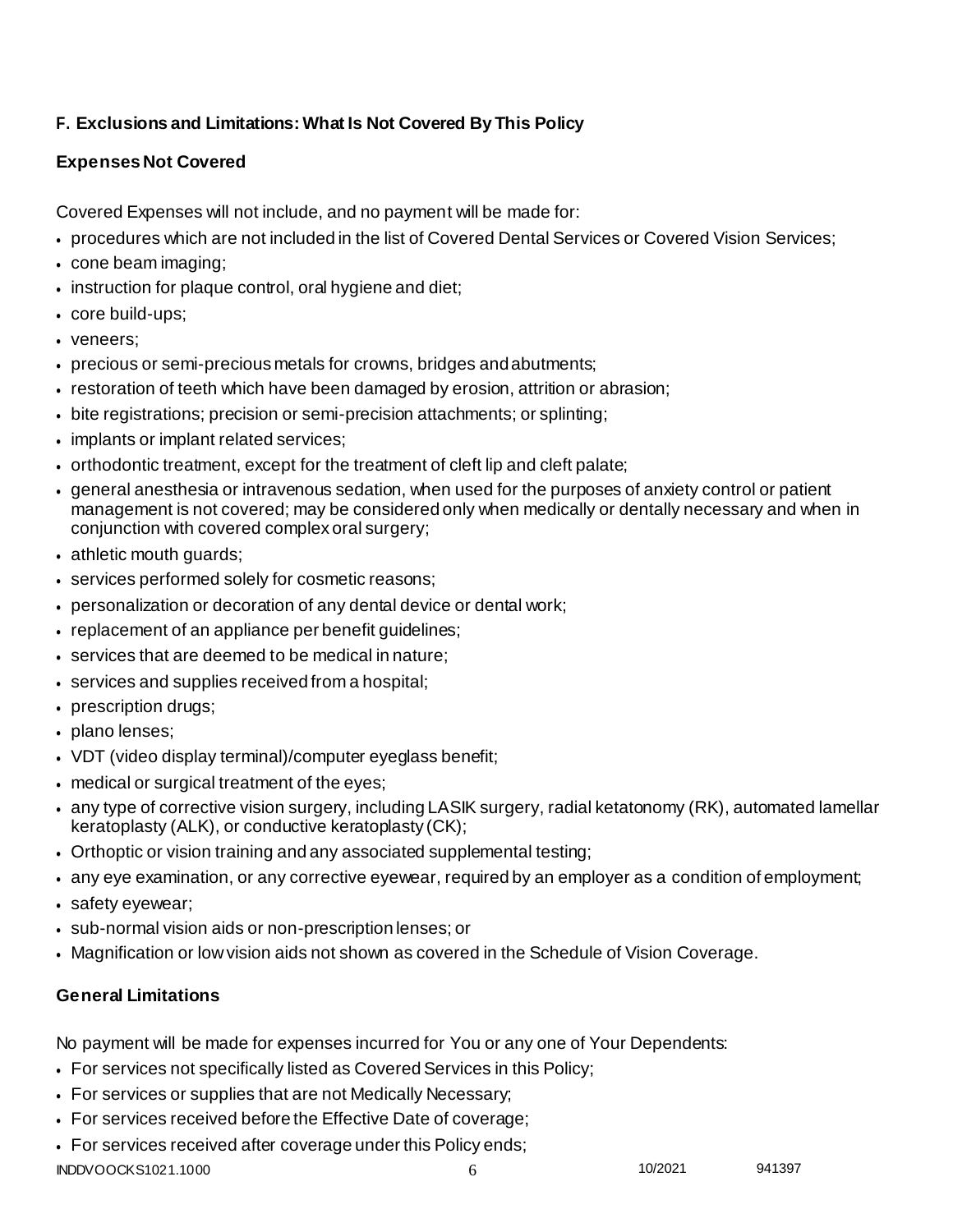- For services for which You have no legal obligation to pay or for which no charge would be made if You did not have insurance coverage;
- For Professional services or supplies received or purchased directly or on Your behalf by anyone, includinga Provider, from any of the following:
	- Yourself or Youremployer;
	- a person who lives in the Covered Person's home, or that person's employer;
	- a person who is related to the Covered Person by blood, marriage or adoption, or that person's employer.
- services, injuries or diseases related to Your job to the extent You are covered or are required to be covered by the Workers' Compensation law. If You enter into a settlement giving up Your right to recover future medical benefits under a Workers' Compensation law, the Policy will not pay those medical benefits that would have been payable in absence of that settlement;
- for charges made by a Hospital owned or operated by or which provides care or performs services for, the United States Government, if such charges are directly related to a condition which occurred while serving in the military or an associated auxiliary unit;
- services or supplies received due to an act of war, declared or undeclared while serving in the military or an associated auxiliary unit;
- to the extent that payment is unlawful where the person resides when the expenses are incurred;
- for charges which the person is not legally required to pay;
- for charges which would not have been made if the person had no insurance;
- to the extent that billed charges exceed the rate of reimbursement as described in the Schedule;
- for charges for unnecessary care, treatment or surgery;
- to the extent that You or any of Your Dependents is in any way paid or entitled to payment for those expenses by or through a public program, other than Medicaid;
- for or in connection with experimental procedures or treatment methods not approved by the American Dental Association or the appropriate dental specialty society;
- Procedures that are a covered expense under any other plan which provides dental or vision benefits;
- No benefits are payable for accidental bodily injuries arising out of a motor vehicle accident to the extent such benefits are payable under any medical expense payment provision (by whatever terminology used – including such benefits mandated by law) of any automobile policy.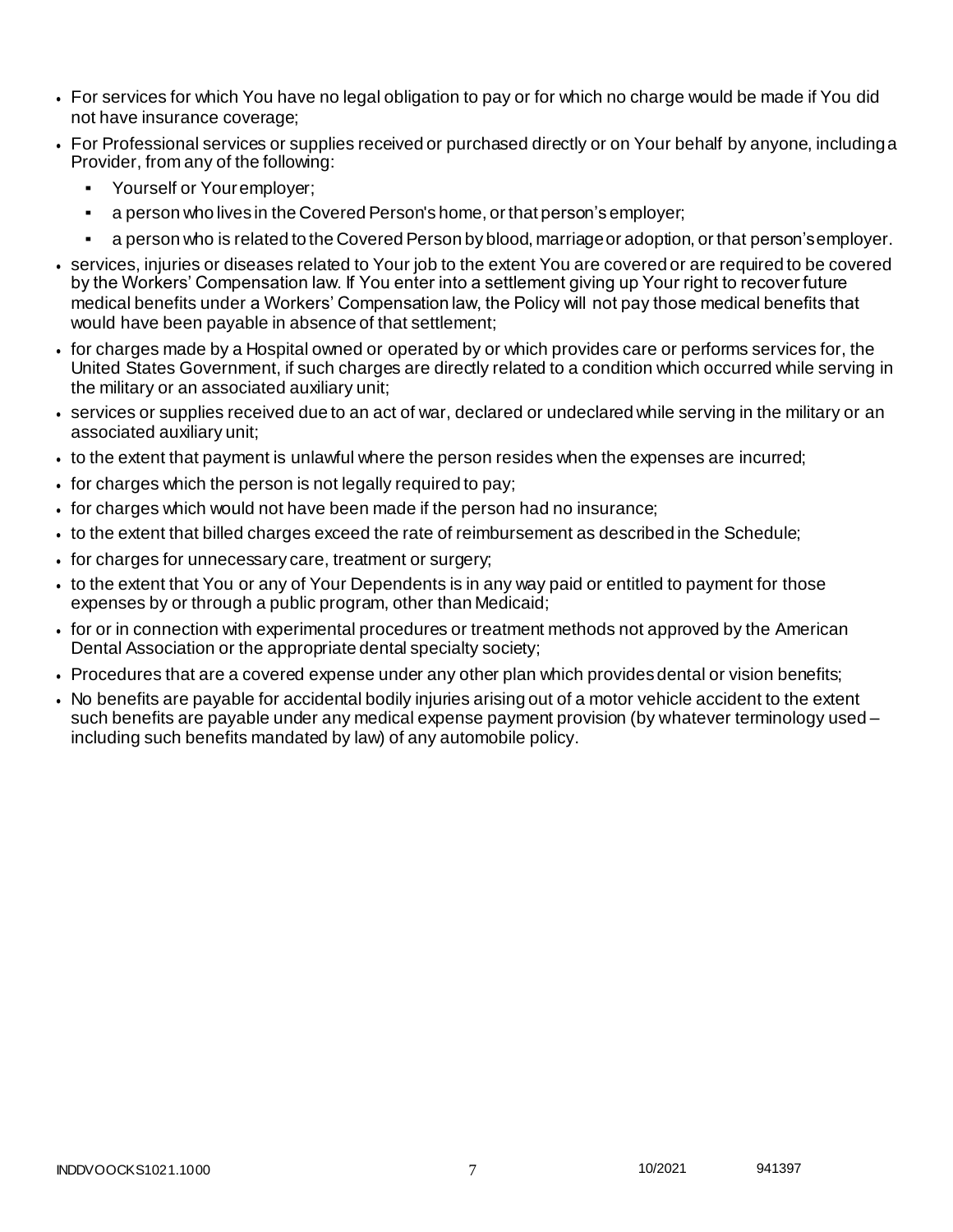## **G. Predetermination of Dental Benefits Program**

Predetermination of Benefits is a voluntary review of a Dentist's proposed treatment plan and expected charges. It is not preauthorization of service and is not required.

The treatment plan should include supporting pre-operative x-rays and other diagnostic materials as requested by Cigna's dental consultant. If there is a change in the treatment plan, a revised plan should be submitted.

Cigna will determine covered dental expenses for the proposed treatment plan. If there is no Predetermination of Benefits, Cigna will determine covered dental expenses when it receives a claim.

Review of proposed treatment is advised whenever extensive dental work is recommended when charges exceed **\$500**.

Predetermination of Benefits is not a guarantee of a set payment. Payment is based on the services that are actually delivered and the coverage in force at the time services are completed.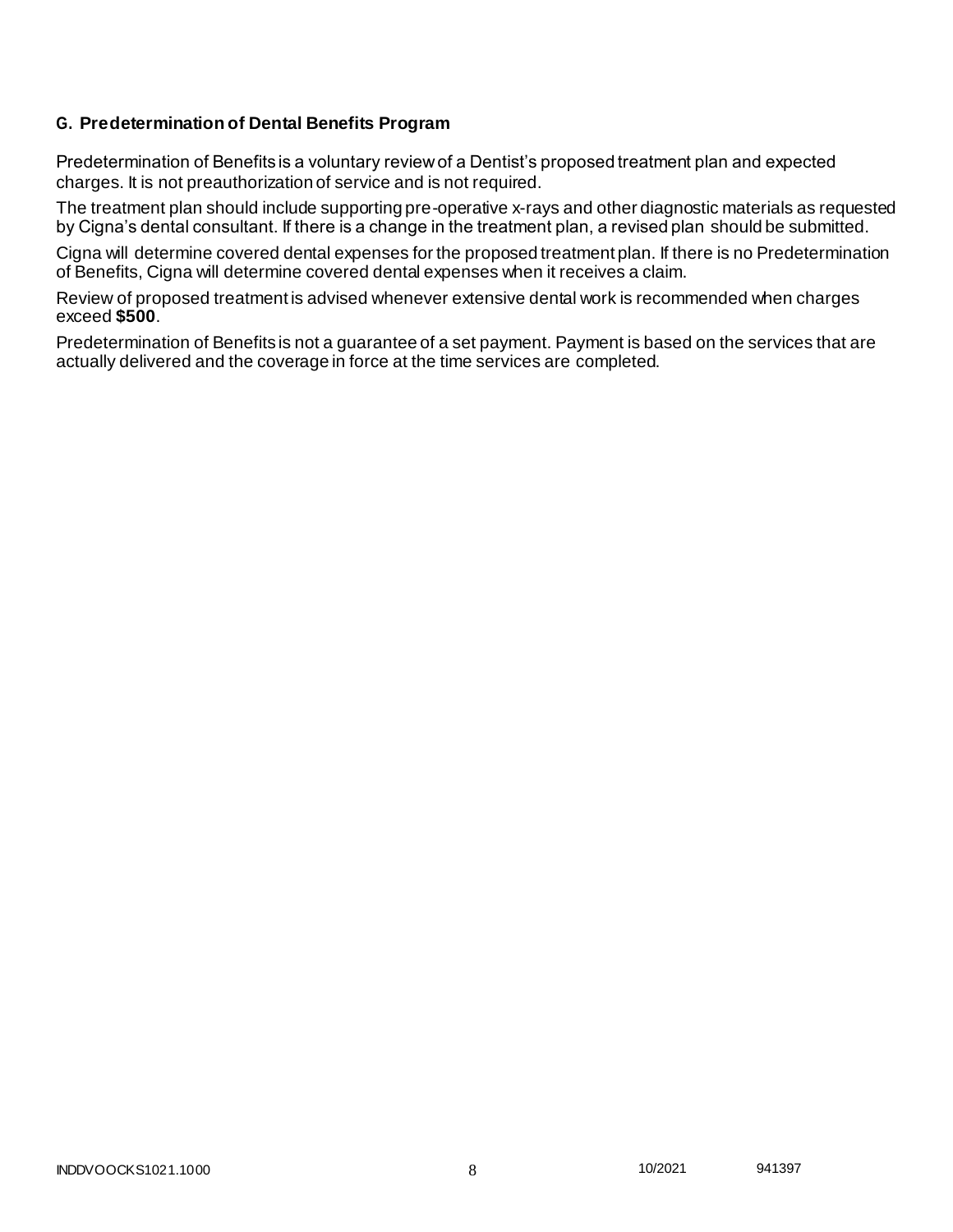# **H. General Provisions**

# **WHEN YOU HAVE A COMPLAINT OR AN APPEAL**

For the purposes of this section, any reference to "You," "Your" or "Yourself" also refers to a representative or Provider designated by You to act on Your behalf, unless otherwise noted.

We want You to be completely satisfied with the care You receive. That is why We have established a process for addressing Your concerns and solving Your problems.

## **Start with Member Services**

We are here to listen and help. If You have a concern regarding a person, a service, the quality of care, or contractual benefits, You can call Our toll-free number and explain Your concern to one of Our Customer Service representatives. You can also express that concern in writing. Please call or write to Us at the following:

Customer Services Toll-Free Number or address on mycigna.com, explanation of benefits or claim form

We will do Our best to resolve the matter on Your initial contact. If We need more time to review or investigate Your concern, We will get back to You as soon as possible, but in any case within 30 days.

If You are not satisfied with the results of a coverage decision, You can start the appeals procedure.

## **Appeals Procedure**

Cigna has a two step appeals procedure for coverage decisions. To initiate an appeal, You must submit a request for an appeal in writing within 365 days of receipt of a denial notice. You should state the reason why You feel Your appeal should be approved and include any information supporting Your appeal. If You are unable or choose not to write, You may ask to register Your appeal by telephone. Call or write to Us at the tollfree number or address on Your Benefit Identification card, explanation of benefits or claim form.

## **Level One Appeal**

Your appeal will be reviewed and the decision made by someone not involved in the initial decision. Appeals involving Medical Necessity or clinical appropriateness will be considered by a health care professional.

For level one appeals, We will respond in writing with a decision within 30 calendar days after We receive an appeal for a postservice coverage determination. If more time or information is needed to make the determination, We will notify You in writing to request an extension of up to 15 calendar days and to specify any additional information needed to complete the review.

If You are not satisfied with Our level-one appeal decision, You may request a level-two appeal.

## **Level Two Appeal**

If You are dissatisfied with Our level one appeal decision, You may request a second review. To start a level two appeal, follow the same process required for a level one appeal.

Most requests for a second review will be conducted by the Appeals Committee, which consists of at least three people. Anyone involved in the prior decision may not vote on the Committee. For appeals involving Medical Necessity or clinical appropriateness, the Committee will consult with at least one Dentist reviewer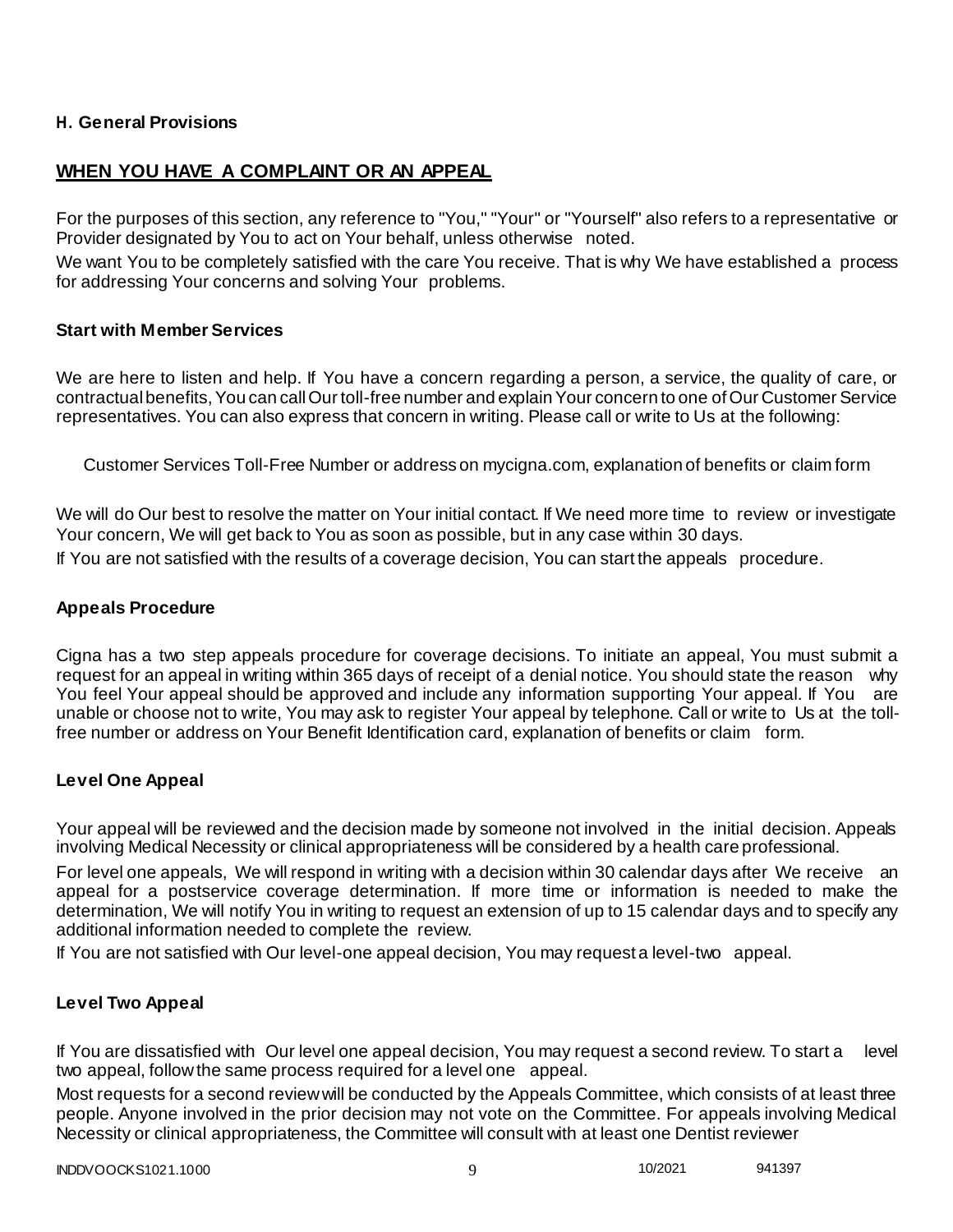in the same or similar specialty as the care under consideration, as determined by Cigna's Dentist reviewer. You may present Your situation to the Committee in person or by conference call.

For level two appeals We will acknowledge in writing that We have received Your request and schedule a Committee review. For postservice claims, the Committee review will be completed within 30 calendar days. If more time or information is needed to make the determination, We will notify You in writing to request an extension of up to 15 calendar days and to specify any additional information needed by the Committee to complete the review. You will be notified in writing of the Committee's decision within five working days after the Committee meeting, and within the Committee review time frames above if the Committee does not approve the requested coverage.

# **Notice of Benefit Determination on Appeal**

Every notice of an appeal decision will be provided in writing or electronically and, if an adverse determination, will include:

- (1) the specific reason or reasons for the denial decision;
- (2) reference to the specific Policy provisions on which the decision is based;
- (3) a statement that the claimant is entitled to receive, upon request and free of charge, reasonable access to and copies of all documents, records, and other Relevant Information as defined;
- (4) upon request and free of charge, a copy of any internal rule, guideline, protocol or other similar criterion that was relied upon in making the adverse determination regarding Your appeal, and an explanation of the scientific or clinical judgment for a determination that is based on a medical necessity, experimental treatment or other similar exclusion or limit.

## **Relevant Information**

Relevant Information is any document, record, or other information which was relied upon in making the benefit determination; was submitted, considered, or generated in the course of making the benefit determination, without regard to whether such document, record, or other information was relied upon in making the benefit determination; demonstrates compliance with the administrative processes and safeguards required by federal law in making the benefit determination; or constitutes a statement of policy or guidance with respect to the plan concerning the denied treatment option or benefit or the claimant's diagnosis, without regard to whether such advice or statement was relied upon in making the benefit determination.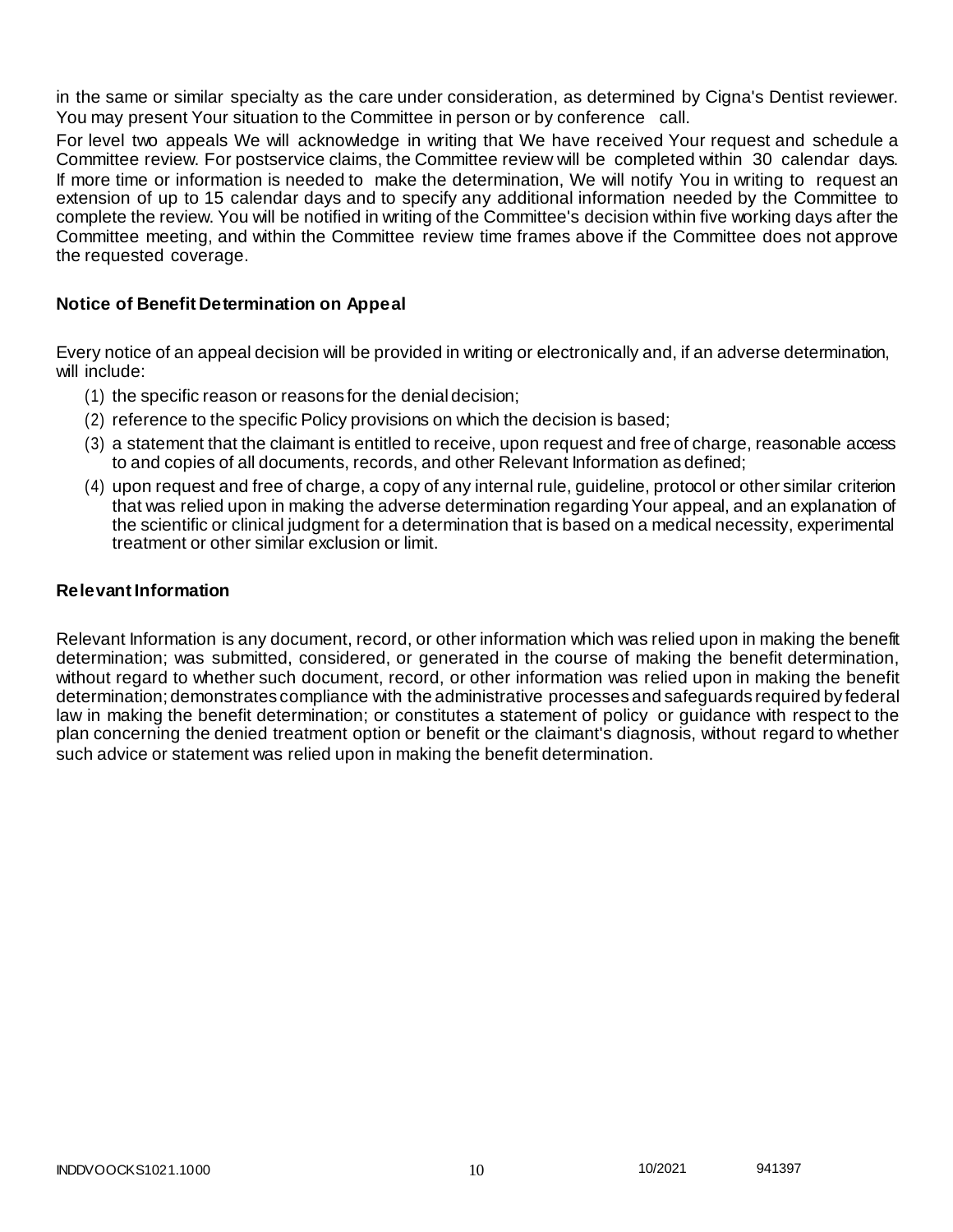# **I. Participating Dental Providers**

Cigna will provide a current list of Dentists currently participating with Cigna and their locations to each Covered Person upon request.

To verify if a Dentist is currently participating with Cigna and is accepting new Cigna Insureds, the Covered Person should visit Our website at mycigna.com.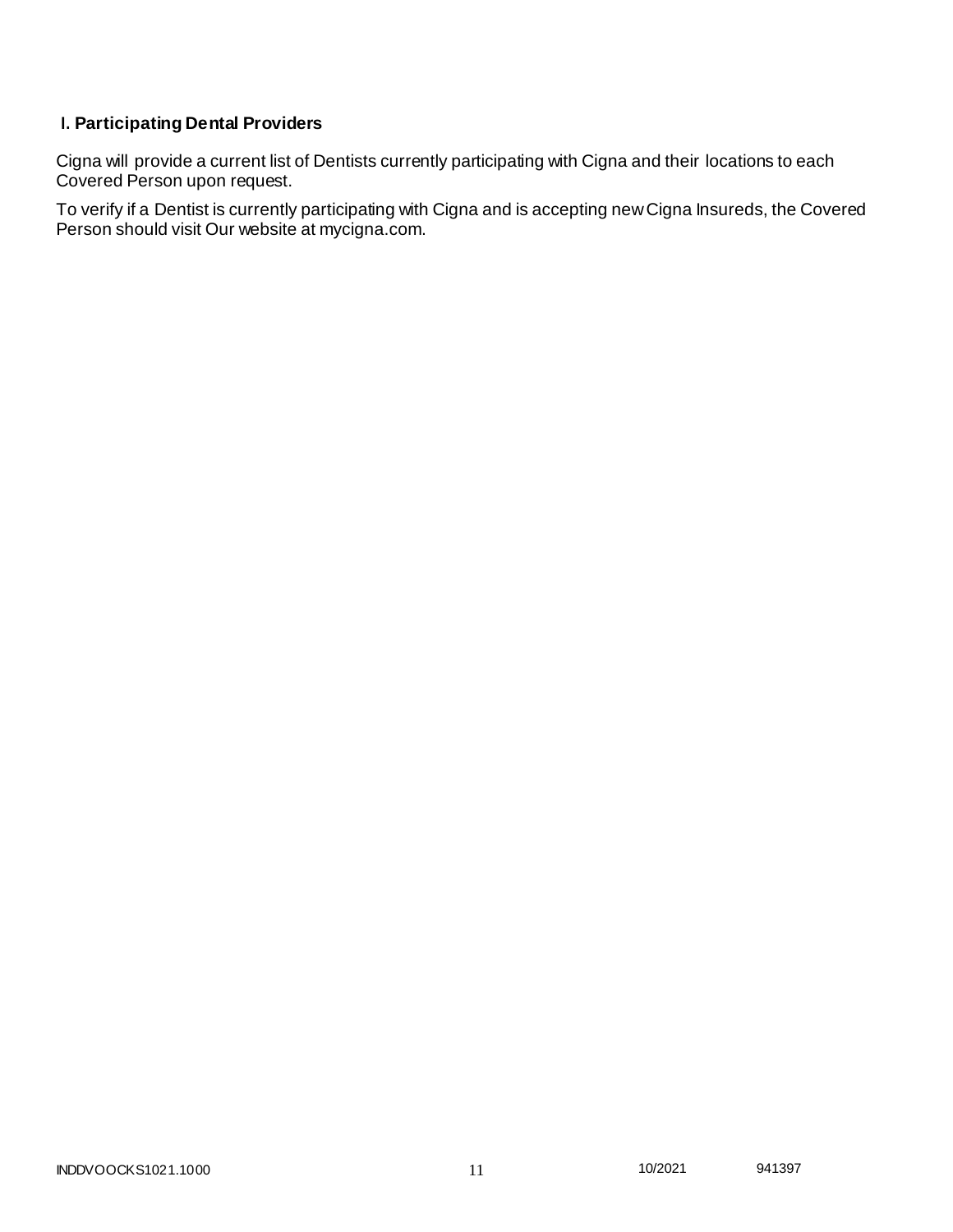## **J. Renewability, Eligibility, Continuation, and Cancellation**

1. The Policy will renew except for the specific events stated in the Policy. Cigna may change the premiums of the Policy with 60 days written notice to the Insured. However, Cigna will not refuse to renew or change the premium schedule for the Policy on an individual basis, but only for all Insureds in the same class and covered under the same Policy as You.

2. The individual plan is designed for residents of Kansas who are not enrolled under or covered by any other group or individual health coverage. You must notify Cigna of all changes that may affect any Covered Person's eligibility under the Policy.

3. You or Your Dependent(s) will become ineligible for coverage:

- When premiums are not paid according to the due dates and grace periods described in the premium section.
- With respect to Your Spouse, Domestic Partner, or partner to a Civil Union: when the Spouse is no longer married to the Insured or when the union is dissolved.
- With respect to You and Your Family Member(s): when You no longer meet the requirements listed in the Conditions of Eligibility section.
- The date the Policyterminates.
- When the Insured no longer lives in the Service Area.

4. If a Covered Person's eligibility under this Plan would terminate due to the Insured's death, divorce or if other Dependents would become ineligible due to age or no longer qualify as dependents for coverage under this Plan; except for the Insured's failure to pay premium, the Covered Person's insurance will be continued if the Covered Person exercising the continuation right notifies Cigna and pays the appropriate monthly premium within 60 days following the date this Policy would otherwise terminate.

5. The Insured may cancel this Policy at any time by written notice delivered or mailed to Cigna, effective upon receipt of such notice or on such later date as may be specified in such notice. In the event of cancellation or death of the Insured, Cigna will promptly return the unearned portion of any premium paid. The earned premium shall be computed on a pro rata basis. Cancellation shall be without prejudice to any claim originatingprior to the effective date of cancellation.